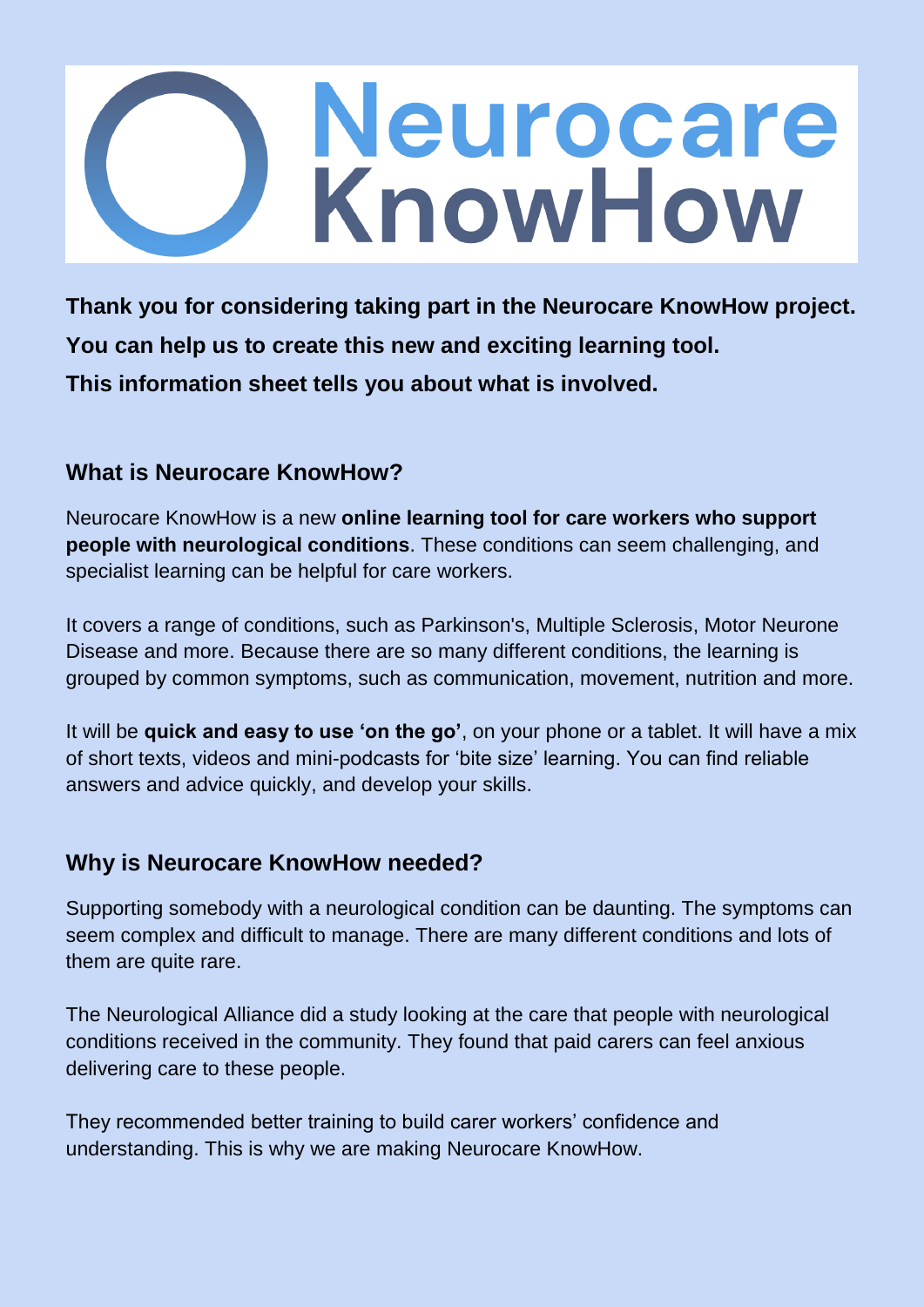# **Who is Neurocare KnowHow for?**

**Neurocare KnowHow is aimed at paid care workers**. This includes personal assistants, homecare visit staff and care home staff.

These care workers can find themselves looking after new people with neurological conditions. They may feel anxious or uncertain about what to do.

Some of the content will also be available for unpaid carers - the family and friends of people with neurological conditions. This can help them as they adapt to the diagnosis and the changes it brings.

# **What has been done already?**

We ran a small pilot project in summer 2019. We worked with people with neurological conditions, a nursing home and care workers. This helped us to understand the problem better. The group told us what they wanted from a learning tool.

We made a pilot website with some simple content. This helped to prove we had a good idea. You can see an introduction page here: **[www.neurocareknowhow.co.uk](http://www.neurocareknowhow.co.uk/)**

We have now been awarded funding from Ufi, a charity who support vocational learning projects. This will help us develop a bigger website by the end of summer 2021.

# **Who is making Neurocare KnowHow?**

We are a collaboration between:

| • The University of Sheffield | Neuroscience researchers and clinicians           |
|-------------------------------|---------------------------------------------------|
| • NIHR Devices for Dignity    |                                                   |
| <b>MedTech Co-operative</b>   | Specialise in supporting people with disabilities |
| $\bullet$ Ammba               | Technology company who create learning tools      |
| • Optical Jukebox             | Filmmakers who specialise in health education     |

We previously collaborated to make the award winning myTube and myBreathing websites: [www.mymnd.org.uk](http://www.mymnd.org.uk/)

These learning tools helped support people living with Motor Neurone Disease to make decisions about support for their breathing and nutrition.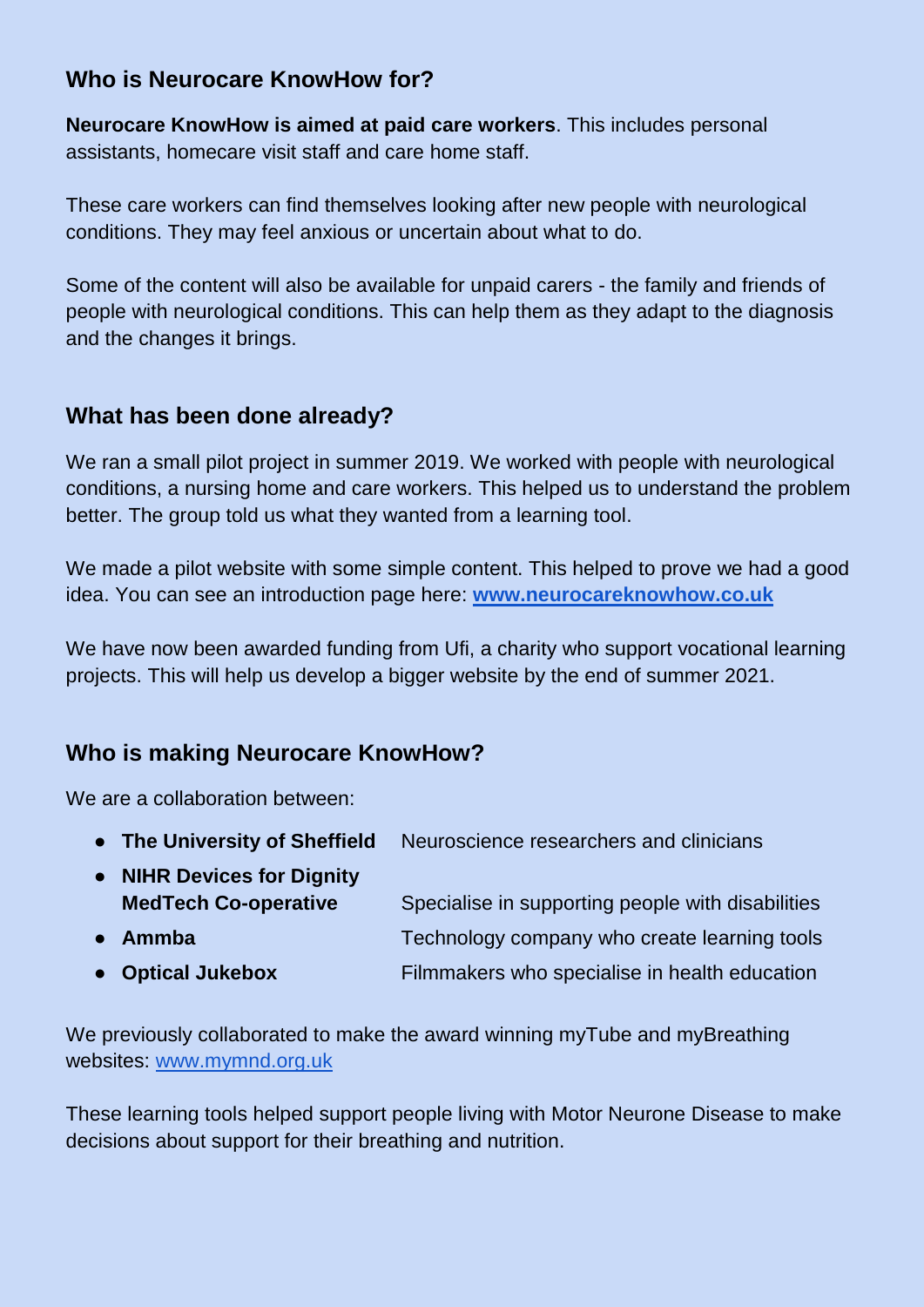# **Why do you need me to help make Neurocare KnowHow?**

We want to develop Neurocare KnowHow **with** the people who will benefit from it. Your experiences are key. Only **you** can tell us what we need to make this work. You can tell us:

- What you wish you had known before
- Any problems you had
- What worked well for you

#### **Who do you need to help make Neurocare KnowHow?**

We want a range of people to take part in the workshops:

- Paid carers, especially Personal Assistants (PAs)
- People living with a neurological condition
- Their family members

We'd love to have a range of people involved, for example from across age and ethnic groups, and with different learning needs (e.g. dyslexia).

**Because of Coronavirus**, we feel it is safest to involve people who live at home with their own PAs. **All of the project will take place online for safety**.

**We are looking for pairs or small groups of people** (max of four). This can include:

- A person living with a neurological condition
- One or two of their PAs
- Also perhaps a partner or family member who is an unpaid carer

## **What will be involved?**

We would like you to take part in **two online workshops**, with some short follow up emails or phone calls. This will help us to develop the content and design.

We will ask you about your experiences to help us understand **what people need to learn**. We will also ask you about **how you prefer to learn**, such as ways of using video, audio and text.

## **When will it happen?**

- **Week of 19th October 2020:** Workshop 1 online, 2 hours
- **October and November 2020:** Follow-up phone calls and emails